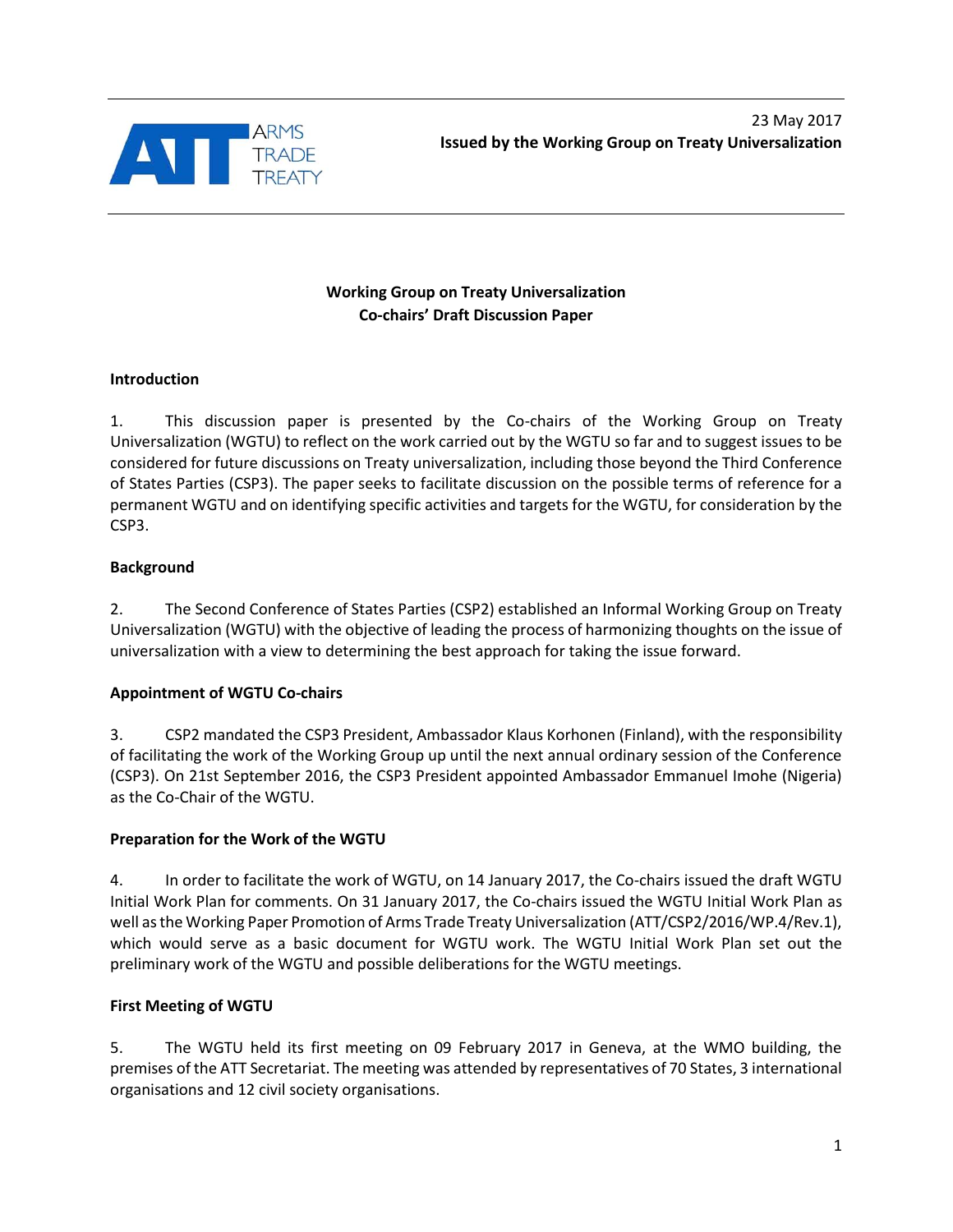6. The primary purpose of the first WGTU meeting was to discuss treaty universalization with a view to determining the best approach for taking the issue forward using the Initial Work Plan provided by the Co-chairs as a basis for planning the work ahead. Additionally, an update on the current status of participation in the ATT – the number of States Parties and Signatories - was provided by the Head of Secretariat.

# **Discussion**

7. The sense of the first WGTU meeting was that there is continued support for the suggested approaches to promoting ATT universalization outlined in the Annex to the Initial Work Plan (*Working Paper Promotion of Arms Trade Treaty Universalization* (ATT/CSP2/2016/WP.4/Rev.1) ('Working Paper')), namely:

- a. Creating a momentum towards more ratifications by setting ratification/accession targets;
- b. Utilising every opportunity for High Level statements on the ATT;
- c. Establishing a working group on universalization;
- d. Rotating the regional focus of universalization each year;
- e. Making universalization materials easily available, and in multiple languages;
- f. Role of Regional Organizations;
- g. Producing region-specific policy resources;
- h. Coordinating with Civil Society.

8. Participants agreed that these elements should inform the development of the work plan for the Group. There was also a sense among meeting participants of a need for the WGTU to unpack the elements and identify and prioritize outreach activities to be carried out at the international, regional and national levels. This includes identifying relevant partners and agencies to engage in universalization activities, such as UN agencies, regional organisations, parliamentarians, and civil society. It also involves identifying and grouping the states that have not ratified the Treaty according to their levels of support for and interest in the ATT, and designing and implementing universalization outreach activities and strategies according to the different groupings identified.

9. The discussions during the first meeting of the WGTU, which is still in an exploratory phase of its work, highlighted the need to factor into its work and deliberations consideration of how to ensure the continuity and sustainability of universality efforts throughout the life of the Treaty.

10. The WGTU discussions also underscored the importance of a carefully crafted set of recommendations to CSP3, by the Co-chairs, articulating the WGTU terms of reference beyond CSP3 as well as specific activities and targets to guide and inform the work of the Group.

# **Conclusion**

11. On the basis of WGTU mandate issued by CSP2 and on the strength of the exchange of views and discussions during the WGTU's first meeting, in the Co-chairs' view, the second meeting of the WGTU should focus on the following two issues:

a. Possible terms of reference for a permanent WGTU to be established by CSP3, including its mandate, composition and membership, working methods, duration and budgetary implications.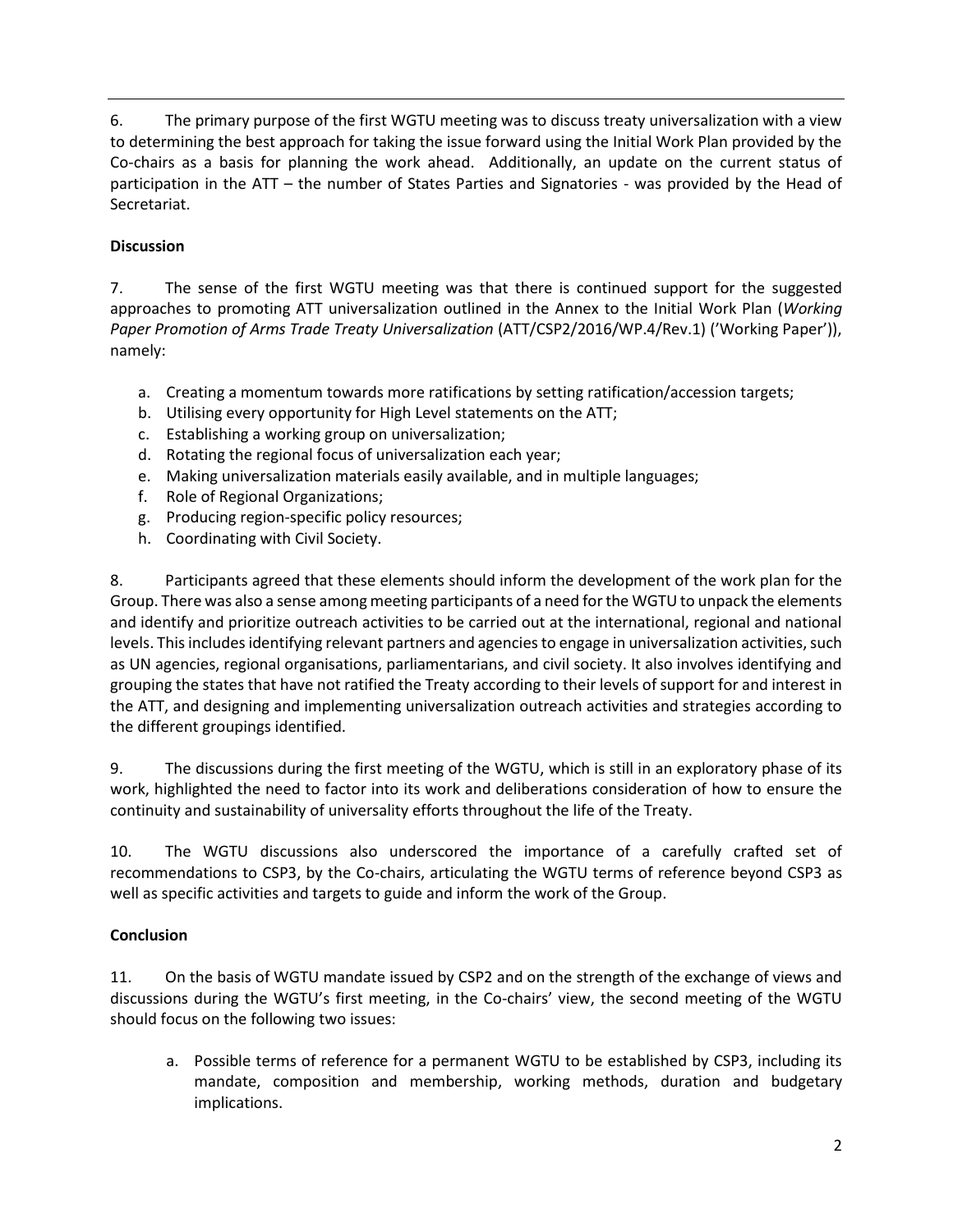b. Development and prioritisation of specific activities and targets based on the Revised Initial Work Plan and the Annex to the Initial Work Plan (Working Paper), to be taken forward by the permanent WGTU in its work after the Third Conference of States Parties.

12. Annexes A. and B. to this document have been prepared as a basis for the discussions on the two issues raised above.

**\*\*\***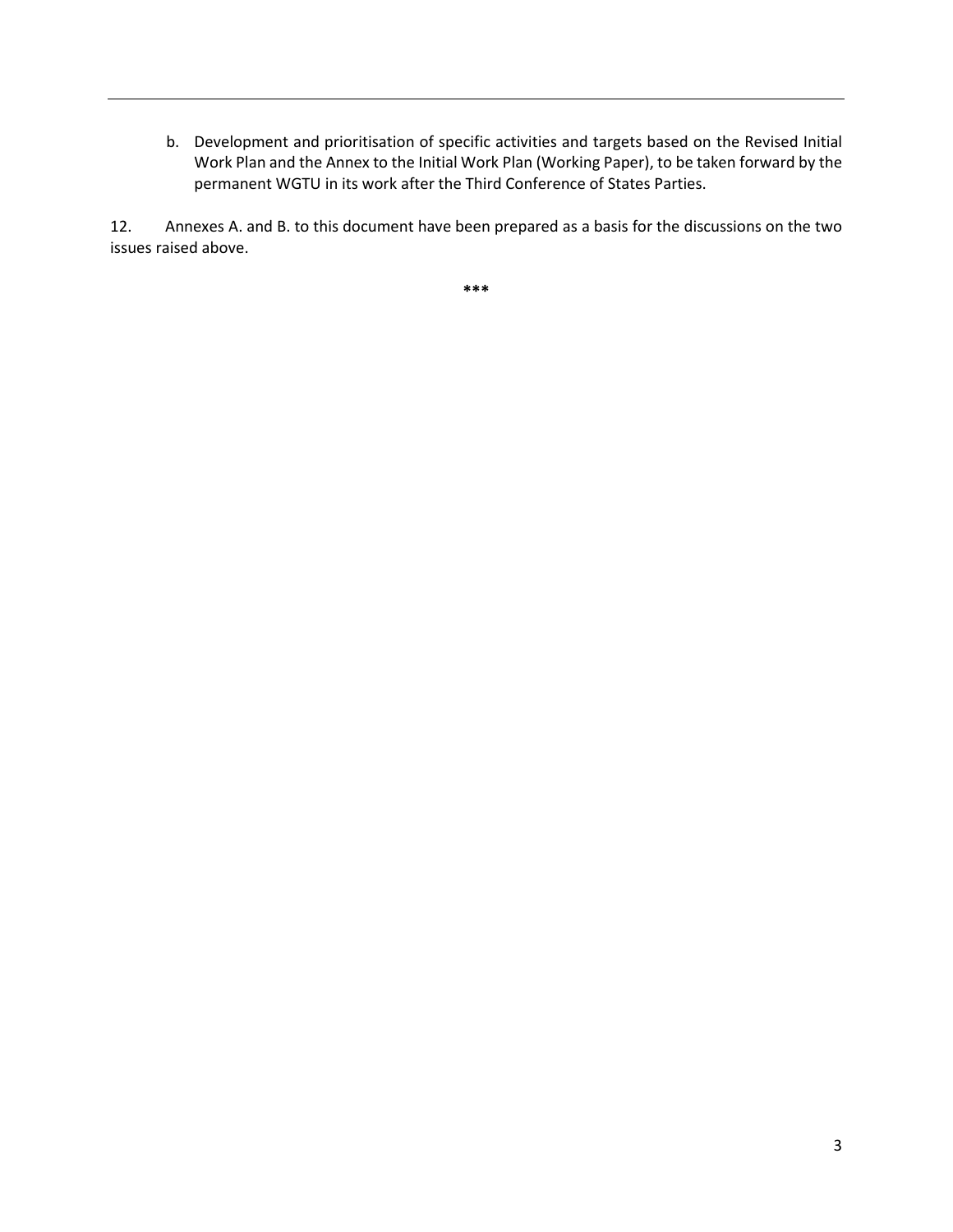## **ANNEX A**

#### **PROPOSAL FOR**

## **TERMS OF REFERENCE FOR THE PERMANENT WORKING GROUP ON TREATY UNIVERSALIZATION**

- 1. On 31 May 2017, during the second meeting of the Informal Working Group on Treaty Universalization (WGTU) established by CSP2, the Co-chairs of the Working Group - the CSP3 President, Ambassador Klaus Korhonen of Finland, and the CSP2 President, Ambassador Emmanuel Imohe of Nigeria – recommended that CSP3 establishes a permanent working group on Treaty universalization. The Cochairs proposed that the permanent working group operate under a set of terms of reference detailing the mandate of such a group based on the Revised Initial Work Plan and its Annex (*Working Paper Promotion of Arms Trade Treaty Universalization* (ATT/CSP2/2016/WP.4/Rev.1) as well as the outcomes of the WGTU meetings held in 2017.
- 2. Rule 42.2 of the ATT Rules of Procedure provides that ``the Conference shall determine the matters to be considered by each subsidiary body, including its mandate, officers, composition, size, duration and budgetary issues and may authorise the President to make appropriate adjustments in the allocation of work``. In line with these procedural requirements, the following terms of reference are proposed for the permanent Working Group on Treaty Universalization.

## **Mandate**

3. The permanent Working Group shall generate and share views and implementation measures on Treaty universalization and where appropriate, place in context vital lessons from other Treaties and Conventions. The Working Group will develop specific activities and targets to realise the Treaty universalization objectives. The Working Group's mandate shall last until such time that it is revoked or adjusted by the Conference of States Parties.

## **Composition and Membership**

- 4. The permanent Working Group shall be open as a general rule to participation by States Parties, Signatory States and Observer States whilst ensuring an appropriate geographical diversity, as well as by representatives of civil society and other advocacy groups, and be under the chairmanship of the President of the current Conference of States Parties.
- 5. At the request of a State Party, and in accordance with Rule 43, a particular session of the Group may be limited to government representatives only. Experts may be invited to attend such a session, pursuant to Rule 42.3 of the Rules of Procedure.

## **Working Method**

- 6. The permanent Working Group shall operate in accordance with the ATT Rules of Procedures with particular reference to Rule 42 and 43.
- 7. The permanent Working Group shall hold its meetings on the back of major events in Geneva for cost saving purposes and for ensuring maximum participation.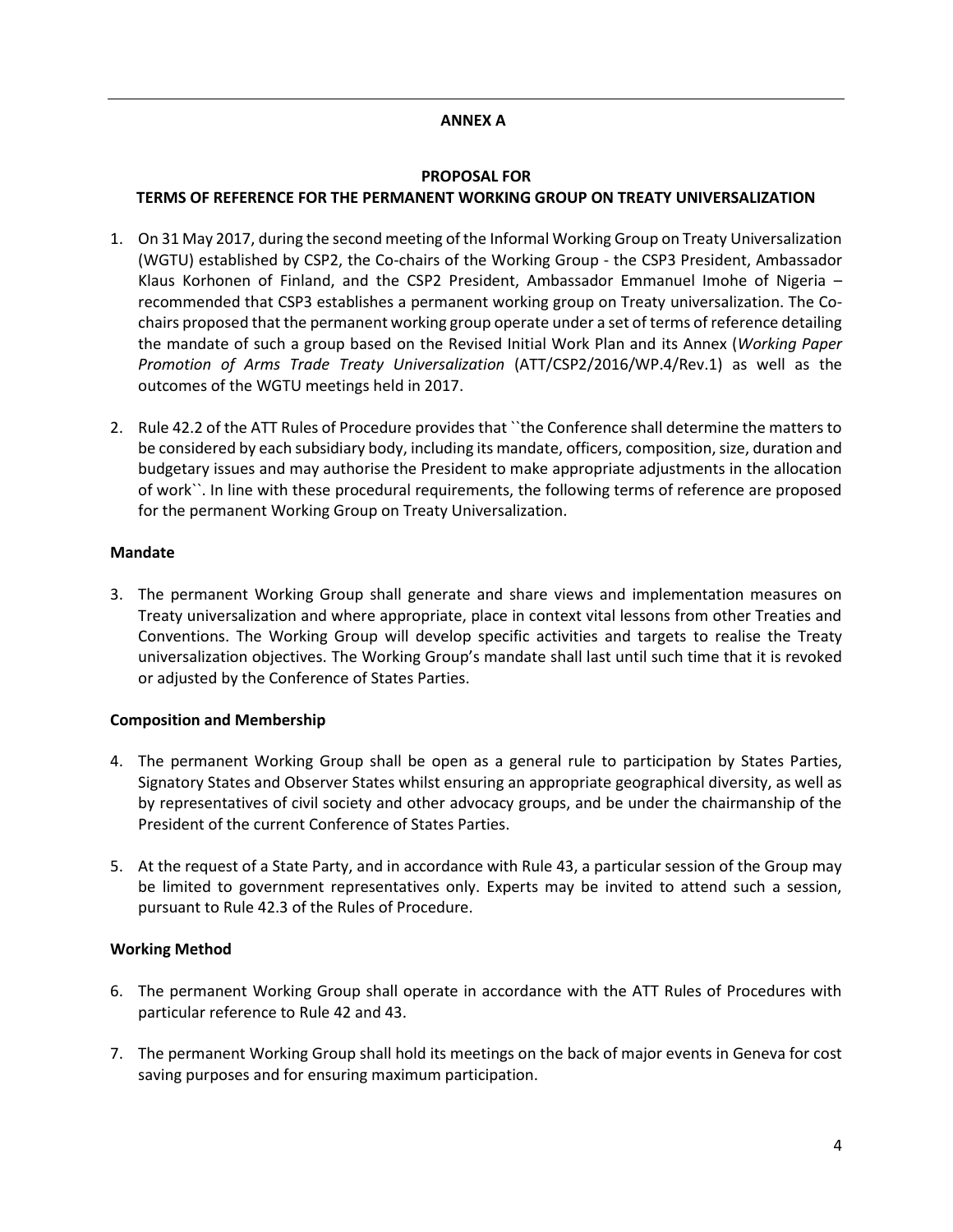- 8. Information exchange amongst participants shall be processed through the ATT Secretariat which shall provide administrative support to the permanent Working Group.
- 9. The working language of the permanent Working Group shall be English.

## **Budgetary Implications**

10. Direct meetings costs, such as for conference, technical support and documentation shall be covered by the budget of the Conference of States Parties. Indirect meeting costs, such as travel and accommodation, shall be borne by participants.

**\*\*\***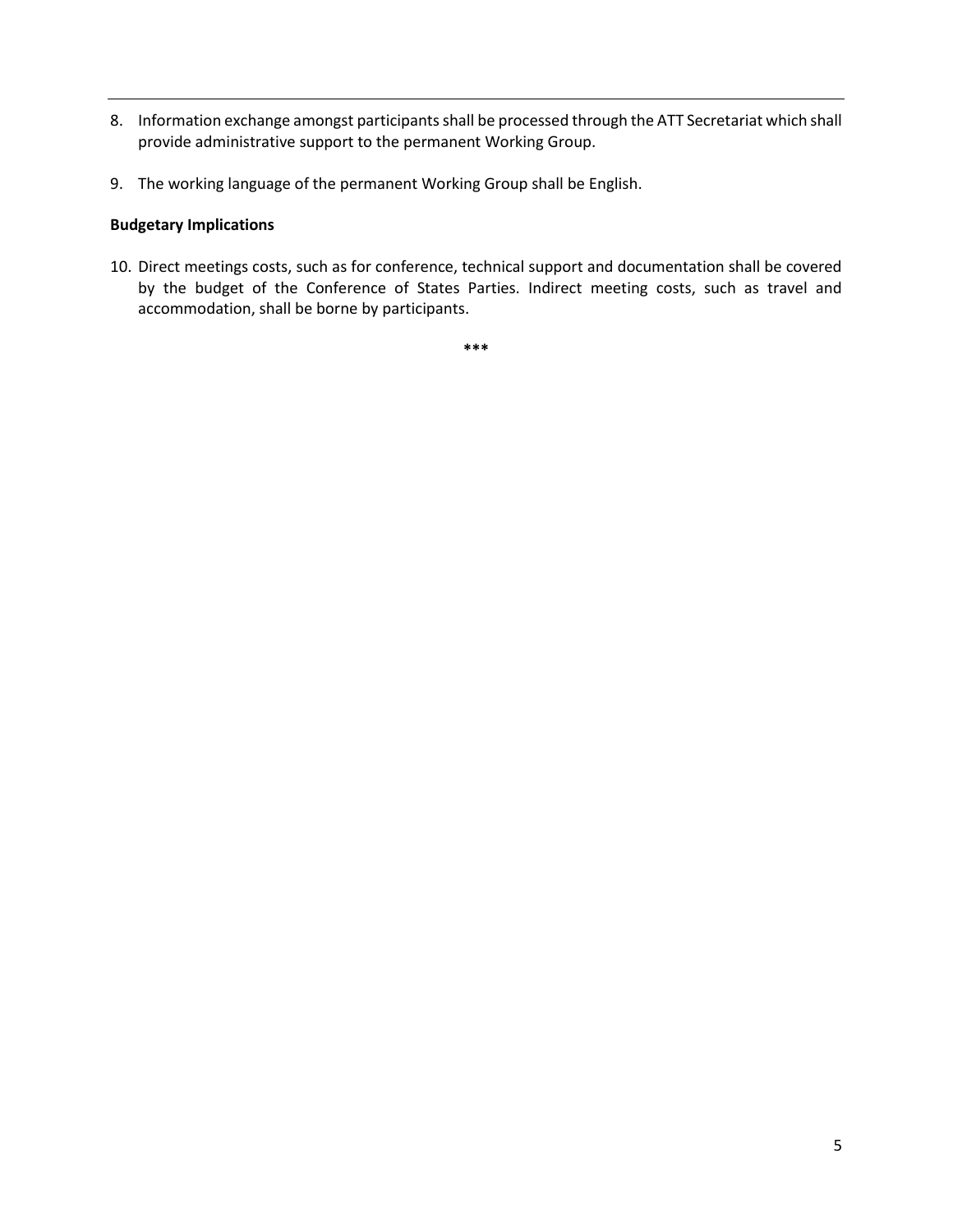#### **ANNEX B**

#### **Working Group on Universalization**

**Initial Work Plan, Rev. 2**

#### **Introduction**

The Arms Trade Treaty (ATT) is a legally-binding instrument which seeks to establish the highest possible common international standards for regulating or improving the regulation of the international trade in conventional arms. The ATT came into force on 24 December 2014 when the ratification threshold of 50 signatories set for its entry into force was attained. Currently, the Treaty has 92 States Parties ratifications or accessions and a further 41 Signatories whose ratifications are still pending. Considering that the Treaty has been in force for just over two years, these numbers are impressive. However, if the Treaty is to be truly universal, the current level of membership needs to increase through the creation of a momentum towards more ratification, accessions or acceptance.

#### **Mandate given by CSP2**

CSP2 established an Informal Working Group on Treaty Universalization (WGTU) with the objective of leading the process of harmonizing thoughts on the issue of universalization with a view to determining the best approach for taking the issue forward. The Informal Working Group shall generate and share views and implementation measures on Treaty universalization and where appropriate, place in context vital lessons from other Treaties and Conventions. It shall convene meetings in a public format and include States, civil society and advocacy groups to generate new ideas and strategies for advancing universalization.

The Working Paper *Promotion of Arms Trade Treaty Universalization* (ATT/CSP2/2016/WP.4/Rev.1) will serve as a basic document for WGTU work at least until CSP3. Stakeholders will be invited to present other working papers and documents to facilitate the deliberations.

CSP2 mandated the President with the responsibility of facilitating the work of the Working Group up until the next annual ordinary session of the Conference. On 21<sup>st</sup> September 2016, the CSP3 President appointed Ambassador Emmanuel Imohe (Nigeria) as the Co-Chair of the WGTU.

WGTU will present reports on its deliberations to CSP3 and to CSP3 Preparatory Meetings.

## **Meetings / Terms of Reference**

The WGTU will hold one or two meetings before the CSP3, as deemed appropriate by the Co-Chairs. The envisaged duration of a meeting is from ½ to 1 working day.

Whenever possible, the meetings will be scheduled back to back with other WG and ATT meetings. The first meeting of the WGTU was held on  $9<sup>th</sup>$  February 2017, following the meetings of working groups on Effective Treaty Implementation (6-7 February) and Reporting and Transparency (8 February).

The meetings will be held in Geneva, where they may be supported by the Secretariat. To minimize budget implications, English shall be the working language of the meetings. Direct meetings costs, such as for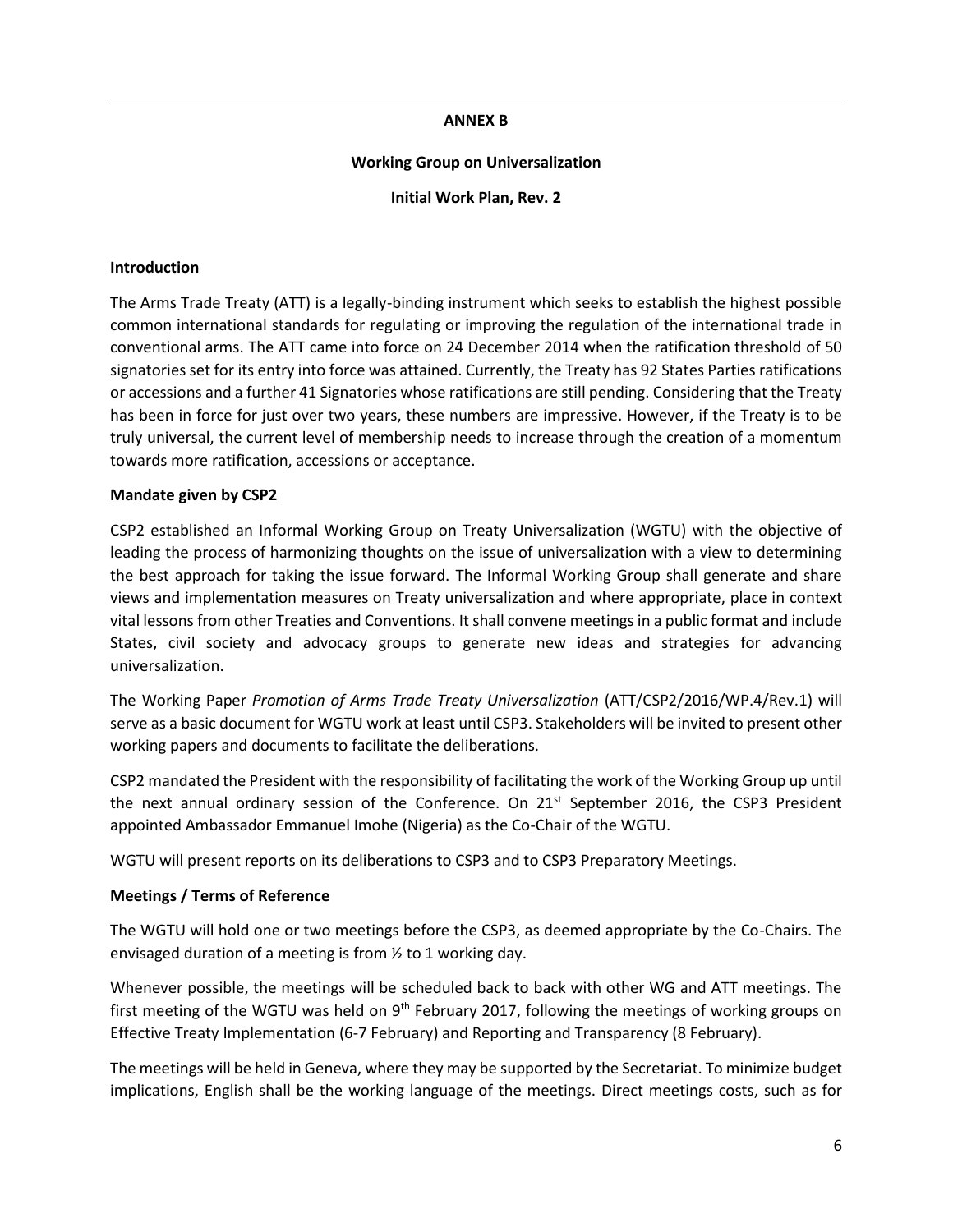conference, technical support and documentation shall be covered by the budget of the CSP3. Indirect meeting costs, such as travel and accommodation, shall be borne by participants.

The meetings shall be open as a general rule to participation by ATT States Parties, Signatory States and other States, as well as by representatives of international and regional organizations, civil society, industry, and other groups.

At the request of a State Party, and in accordance with Rule 43, a particular session of the Group may be limited to government representatives only. Experts may be invited to attend such a session, pursuant to Rule 42.3 of the Rules of Procedure.

## **Draft outline of the WGTU Work Plan** and possible deliberations

## **Review membership status**

- 1) Review the status of ratifications, accessions, and signatures.
- 2) Assess ATT membership level and outreach activities by region/sub-region (possibility of specific study groups for regions/sub-regions).

## **Outreach activities**

- *A. International level*
- 3) Receive reports on recent and relevant events (Conferences, Workshops, etc.).
- 4) Receive presentations of:
	- a. relevant activities of other WGs;
	- b. relevant activities of the VTF;
	- c. relevant research and policy reports; and
	- d. relevant research and other project plans.
- 5) Conduct expert hearings.
- 6) Share lessons learned on universalization of other treaties and conventions.
- 7) Develop cooperation and outreach with relevant UN agencies.
- 8) Exchange of views with relevant global and regional parliamentary organizations and parliamentarians.
- 9) Exchange of views with Civil Society on cooperation to promote ATT Universalization.
- *B. Regional level*
- 10) Develop cooperation with UN Regional Centres for Peace and Disarmament.
- 11) Exchange of views with regional/sub-regional organizations on cooperation to promote ATT universalization in their area.